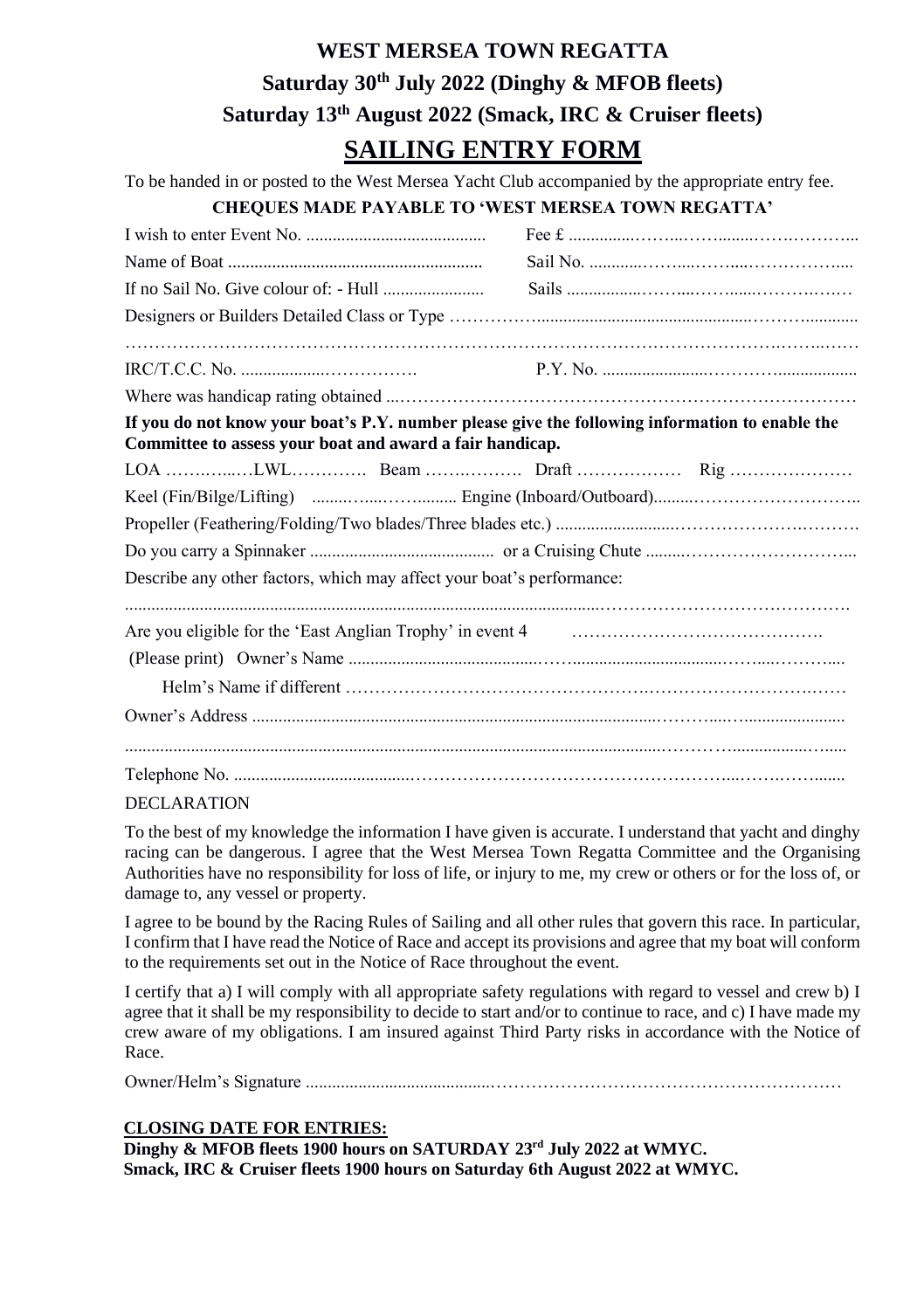West Mersea Town Regatta Cups for the Cobmarsh, Sailing and Watersports Events should be returned to Marine Store Wyatts by **Friday 1st July 2022**



*Design by Liz Morris for the centre of the WMTR Prize Plates 2022*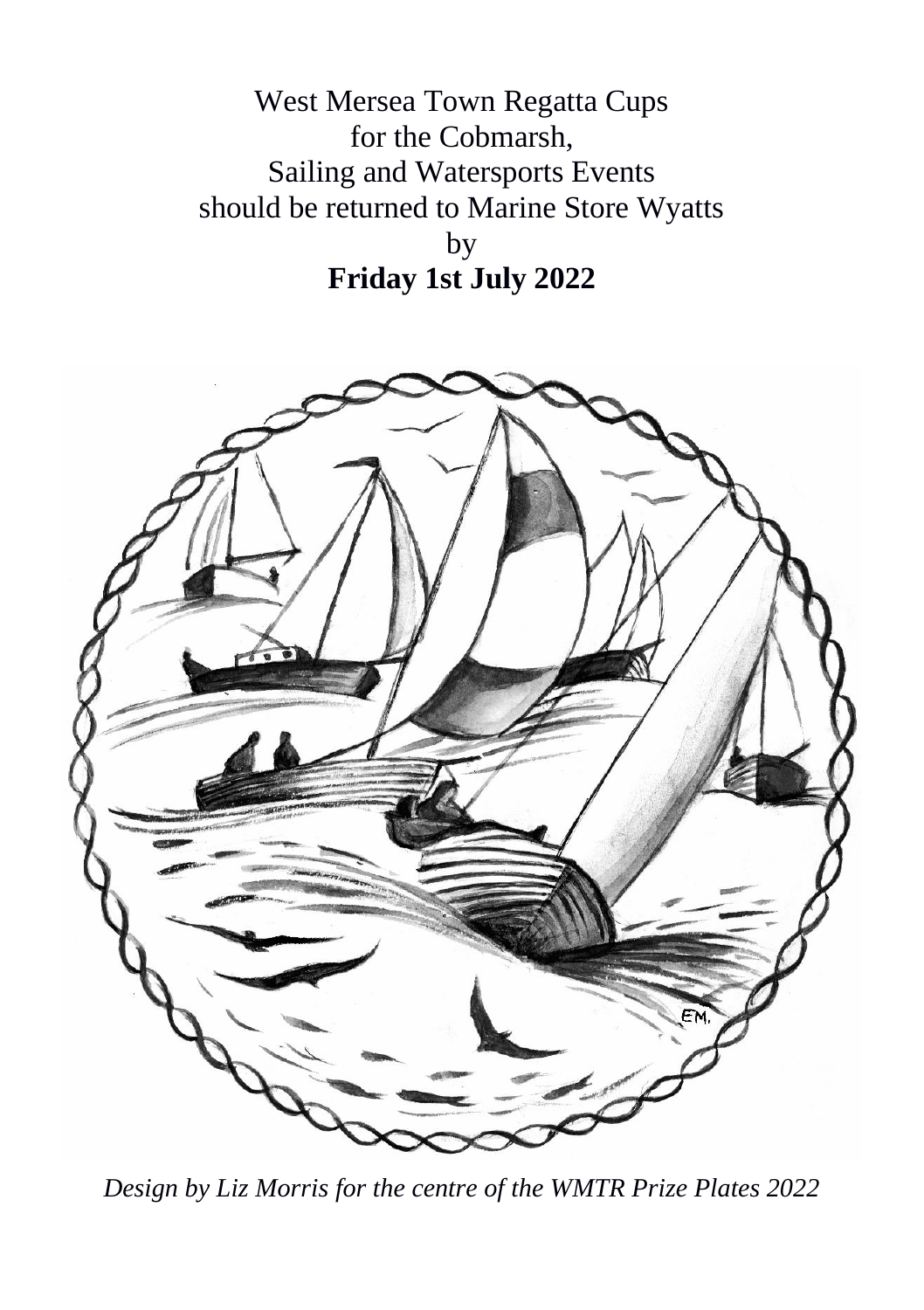# **ADMISSION TO THE WEST MERSEA YACHT CLUB AND DABCHICKS SAILING CLUB**

The Committees of the above clubs wish to draw the attention of competitors to the conditions concerning admission to the club premises during the Town Regatta. Temporary membership will be granted to bona fide competitors and crews, but it is a legal requirement that they must have applied for this at least forty-eight hours prior to the date on which such membership is due to commence.

It will be assumed that when competitors make their official entry for participation in any of these races they will automatically be applying for such temporary membership. The committees reserve the right to refuse temporary membership to any person(s) and to withdraw same at any time.

All persons under 18 years of age are reminded that it is illegal for them to be served with intoxicating drink anywhere on the premises. In addition, wristbands are required for entry to West Mersea Yacht Club.

The West Mersea Yacht Club is pleased to make its facilities available on Town Regatta Day to those non-member competitors, crews and their guests who are wearing Regatta wristbands. Wristbands will be available to those eligible from the Yacht Club from 1800 - 2100 on the day before the Regatta together with Town Regatta entry lists and from Committee Members at the Club on Regatta Day.

The West Mersea Town Regatta wishes to express its gratitude for the time and facilities which the support boats give voluntarily for the safety and enjoyment of the sailing events, and to thank the West Mersea Yacht Club and the Dabchicks Sailing Club for their co-operation.

### **Sail Rules for Event 1 Traditional Rig for Smacks and Bawleys**

In common with other organisers of smack races - in particular the Colne Smack Preservation Society - the West Mersea Town Regatta consider that the spectacle of these historic craft should be protected against the use of clearly non-traditional sails, in particular excessive headsails and yacht spinnakers.

The points listed below are aimed at providing common-sense rules, to prevent such infringements and maintain the spirit and flavour of a traditional regatta smack race. In the event of any dispute the Sailing Committee's decision will however be final.

**1. Number of Sails:** A maximum of 4 working sails - mainsail, staysail, jib and **either** a topsail **or** a watersail set under the boom.

**2. The Staysail:** The staysail can either be the normal working sail or a reaching staysail but must remain fully hanked to the main forestay when in use.

**3. The Jib:** The jib must be set from the end of the bowsprit to the masthead - **not the topmast head.** It must not overlap the forestay by more than half the distance from the stem to the mast and the luff length must not exceed the distance from the bowsprit end to the jib halyard block.

**4. The Material:** Sails can be made of natural or man-made material, but not with multi-coloured panels.

**5. Booming Out:** An original WMTR rule, which was intended to prevent the use of spinnakers but has been allowed to lapse, said that no headsails could be boomed out except by hand. However, in the interests of safety (and crew fatigue!), booming out is acceptable provided the spar length is reasonable.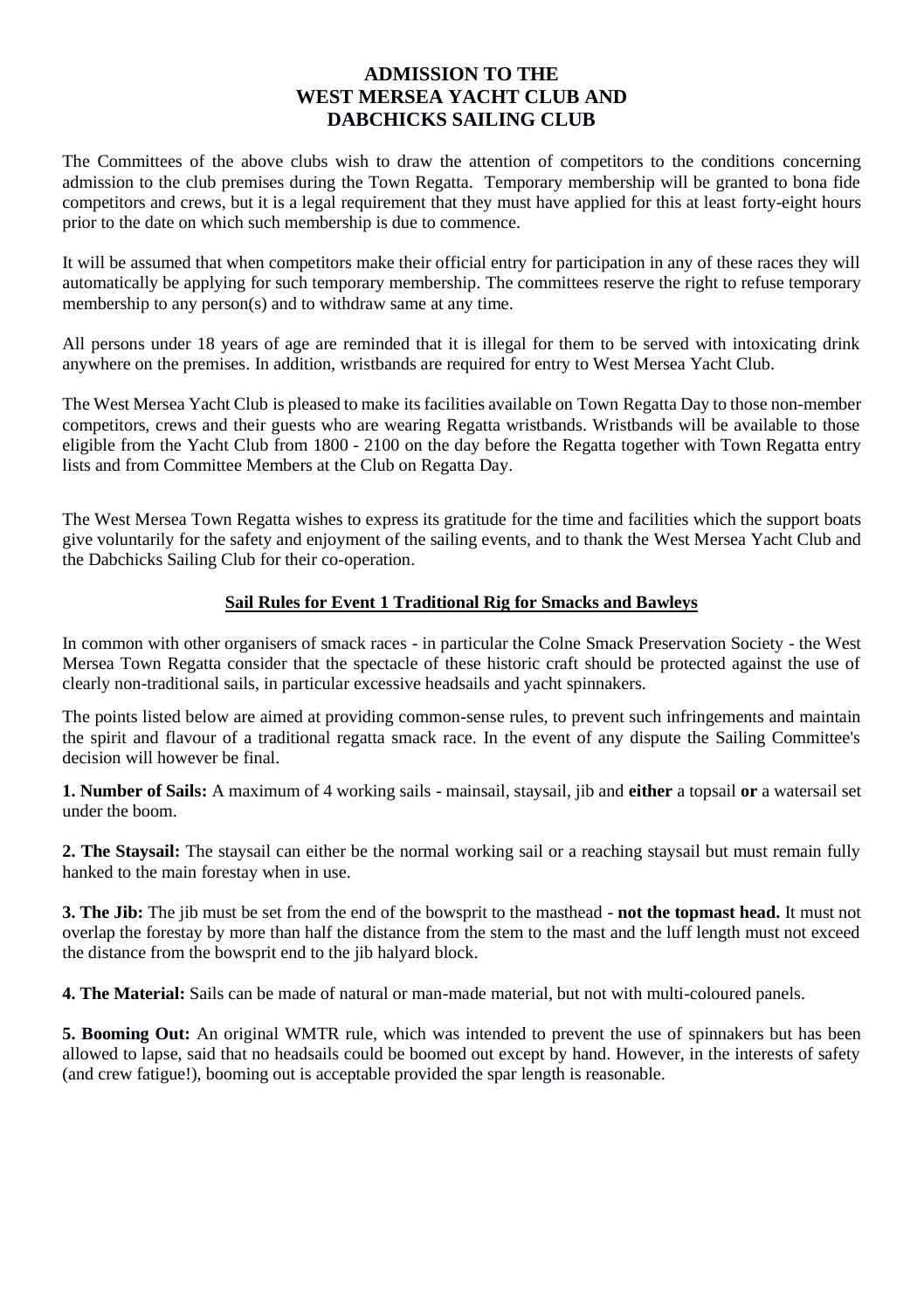# **WEST MERSEA TOWN REGATTA 2022 DINGHY & MFOB FLEETS SATURDAY 30th JULY SMACK, IRC & CRUISER FLEETS SATURDAY 13th AUGUST NOTICE of RACE**

### **1. Organising Authority**

1.1 The Organising Authority is West Mersea Town Regatta (WMTR).

### **2. Rules**

2.1 The races will be governed by the rules as defined by The Racing Rules of Sailing, class rules the Sailing Instructions and this Notice of Race.

2.2 Any yacht or dinghy entered and handicapped as a one design shall comply with the rules of that one design class.

2.3 EVENTS 8 will also be governed by the Rules of the Mersea Fisherman's Open Boat Class.

2.4 The sail rules set out elsewhere in this programme shall apply to event 2 Smacks.

2.5 Any Covid regulations that apply to this event will be published as an appendix to this notice.

# **3. Eligibility**

3.1 Any boat owned or chartered to a member of any RYA recognized Yacht Club or Sailing Club may enter these events subject to the following conditions.

3.2 IRC Sports Boats

A boat racing in this fleet must be in possession of a current valid 2022 IRC certificate. A copy of any valid certificate must be lodged with the Sailing Secretariat of WMYC or the Mersea Week Committee. Owners of all yachts sailing under IRC one-design certificates are reminded that, under IRC rules 13.7 and 22.4.1, they are required to comply with their respective class rules.

IRC Rule 22.4.2 will not apply. There will be no limitations on crew number or weight except as required for boats rated as one-designs, which shall comply with IRC Rule 22.4.1.

3.3 Smacks

The handicaps used will be those issued by the local Smacks Handicap Committee.

3.4 LH Cruiser Fleet

The handicaps used will be those issued by the WMTR Race Committee.

A Classic Yacht for the purposes of this event, is a Mono-Hull yacht of a 'Classic Yacht' style and constructed of any material either (a) built before 1975 or (b) built after 1975 but which in the opinion of the Committee has the style and appearance of a 'Classic Yacht'. The Committee reserves the right to refuse any entry for the Classic Yacht event which in their opinion fails to comply with the spirit of a 'Classic Yacht'. Such entries may race in other appropriate classes.

3.5 Dinghy & MFOB Fleets

The handicaps used will be the RYA Portsmouth Yardstick System (Dinghy Classes) and the local handicaps in operation in respect of the MFOBs.

3.6 Helmsman

- Dinghies and MFOBs must be helmed by the person in whose name the entry has been accepted.
- If the helm is aged under 12 he or she must have competed in the Gold or outside fleet of Cadet Week 2022.

# **4. Entry**

4.1 Entries may be made online via the website www.mersearegatta.org.uk **OR**

completed signed entry forms together with the appropriate fee must be delivered to WMYC.

The closing dates for either form of entry are:

DINGHY & MFOB Fleets 19.00 hours on Saturday 23rd July 2022.

SMACK, IRC & CRUISER Fleets 19.00 hours on Saturday 6<sup>th</sup> August 2022.

4.2 Late entries may be accepted at the Committee's discretion on the payment of double entry fee.

4.3 Fees are shown in the schedule of events contained in this programme.

# **5. Schedule of Events and Trophies**

5.1 As set out elsewhere in this programme.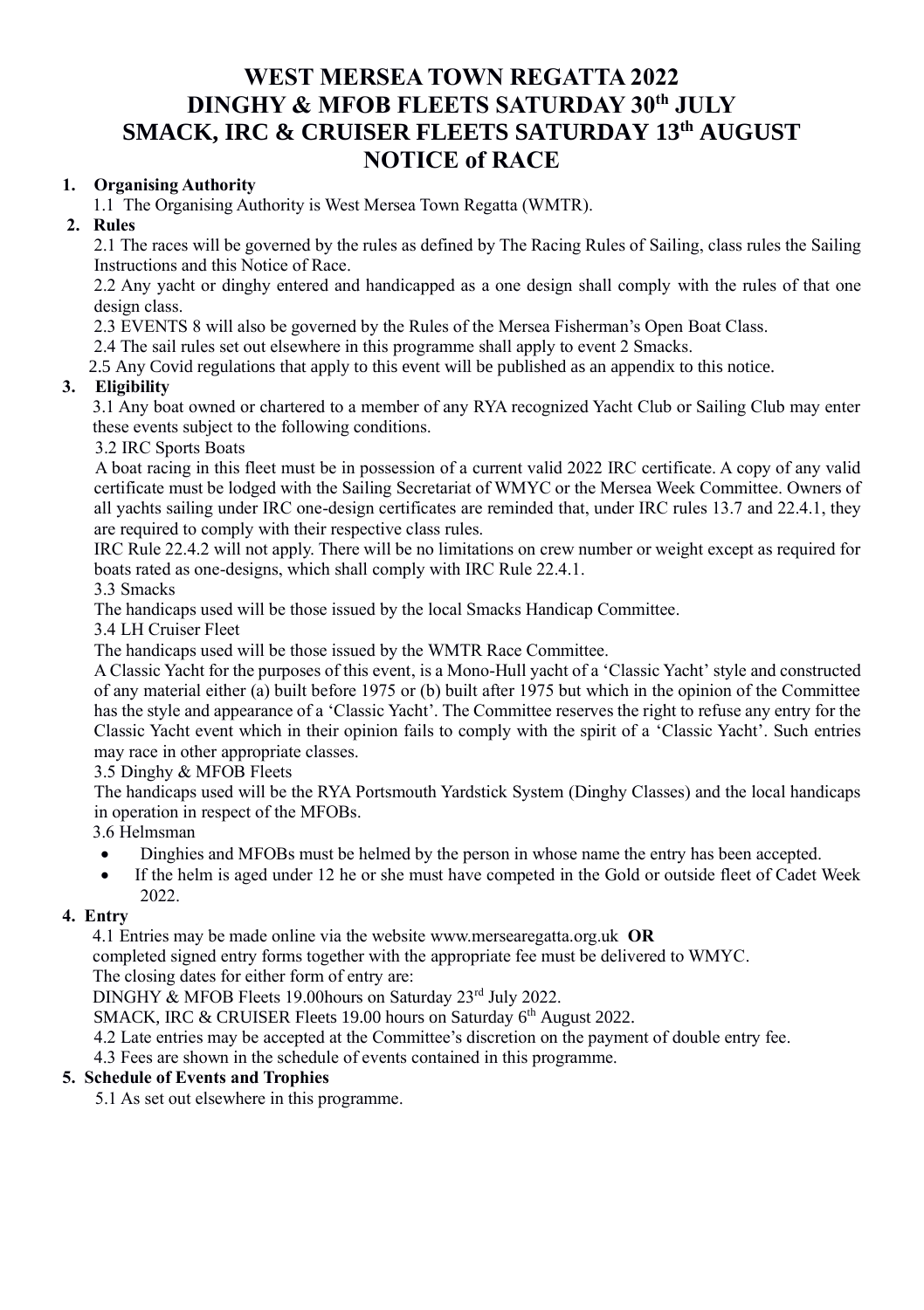### **6. Sailing Instructions**

 6.1 The Sailing Instructions for all events are set out elsewhere in this programme and on the event website www.mersearegatta.org.uk

#### **7. Risk Statement**

7.1 RRS Rule 4 states 'The responsibility for a boat's decision to participate in a race or to continue racing is hers alone.' Sailing is by its very nature an unpredictable sport and therefore inherently involves an element of risk. By taking part in the event, each competitor agrees and acknowledges that:

a) They are aware of the inherent element of risk involved in the sport and accept responsibility for the exposure of themselves, their crew and their boat to such inherent risk whilst taking part in the event;

b) They are responsible for the safety of themselves, their crew, their boat and their other property whether afloat or ashore;

c) They accept responsibility for any injury, damage or loss to the extent caused by their own actions or omissions;

d) Their boat is in good order, equipped to sail in the event and they are fit to participate;

e) The provision of a race management team, patrol boats and other officials and volunteers by the event organiser does not relieve them of their own responsibilities;

f) The provision of patrol boat cover is limited to such assistance, particularly in extreme weather conditions, as can be practically provided in the circumstances; and

g) For cruiser & smack classes they are responsible for ensuring that their boat is equipped and seaworthy so as to be able to face extremes of weather; that there is a crew sufficient in number, experience and fitness to withstand such weather; and that the safety equipment is properly maintained, stowed and in date and is familiar to the crew.

### **8 Disclaimer of Liability**

8.1 The Race Organisers shall not be liable for any loss, damage, death or personal injury howsoever caused to the owner/competitor, his skipper or crew as a result of their taking part in the race or races.

8.2 Parents or Guardians of people under the age of 18 must be confidant in their child's ability to sail in the prevailing conditions and without support services. They should not permit their child to start or to continue to race if they are in any doubt as to their child's ability.

### **9. Support Boats**

9.1 The WMTR Committee will provide Support Boat services for Dinghy and MFOB classes.

9.2 The provision of Support Boats does not relieve the boat of its responsibilities.

9.3 Support Boat Services may be withdrawn at any time without prior notice due to stress of weather, mechanical breakdown, shortage of crew, or other unforeseen contingency.

#### **10. Insurance**

10.1 Each participating boat shall be insured with valid third party liability insurance with a minimum cover of £3,000,000 per event or the equivalent.

### **11. GDPR**

 11.1 The personal information you provide to the organising authority will be used to facilitate your participation in the event and in accordance with the organising authority's privacy policy. 11.2 In participating in this regatta, a competitor automatically grants the Organising Authority, the event sponsors and their agents, the right in perpetuity, to make, use and show, from time to time and at their discretion, any motion pictures, still pictures and live, taped or filmed television and other reproductions of him/her during the period of the event in which the competitor participates and all material related to the event without compensation. The competitor also grants the Organising Authority, the event sponsors and their agents, the right in perpetuity, to publish details the competitor has supplied to the Internet.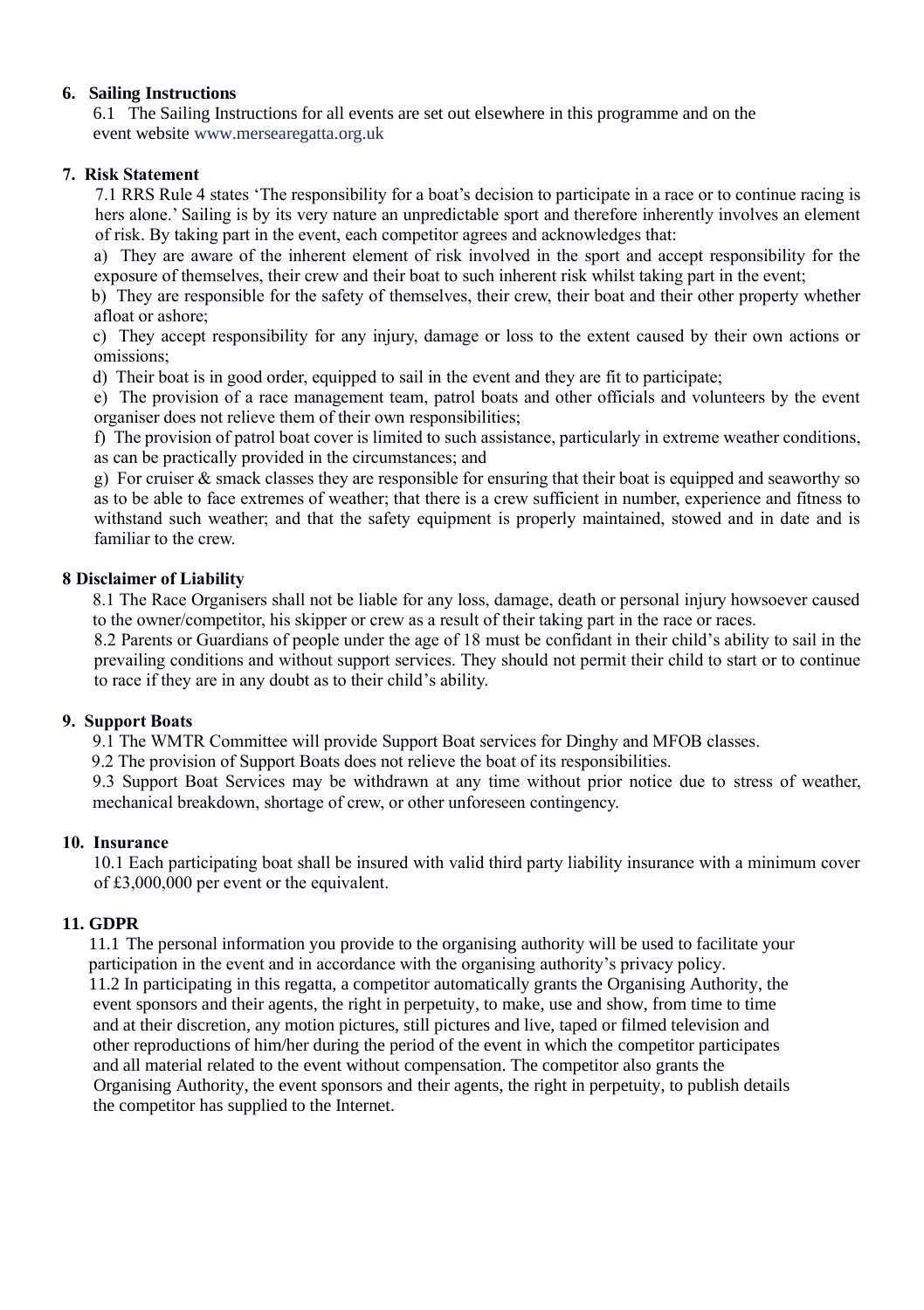# **WEST MERSEA TOWN REGATTA MERSEA FISHERMEN'S BOATS & DINGHIES ONLY 30th JULY 2022 SAILING INSTRUCTIONS**

# **1.RULES**

- a) The regatta will be governed by the Racing Rules of Sailing (RRS), class rules, the Notice of Race and these sailing instructions.
- b) Any boat entered and handicapped as a one design shall comply with the rules of that one design class.
- c) Event 8 will be governed by the rules of the Mersea Fisherman's Open Boat class.

# **2.ENTRIES**

- a) Completed, signed entry forms together with the appropriate entry fee must be delivered to West Mersea Yacht Club (WMYC) or online entries completed no later than 1900 hours on Saturday 23rd July 2022.
- b) Late entries may be accepted at the Committee's discretion on payment of double entry fee.
- c) The committee reserves the right to place competitors into any appropriate event. It is each competitor's responsibility to ascertain which event they are competing in. Entry lists will be available from the Dabchicks Sailing Club from 1800 hours on Friday 29<sup>th</sup> July 2022.

# **3. NOTICES TO COMPETITORS & CHANGES TO SAILING INSTRUCTIONS**

- a) Notices to competitors will be posted on the official notice board at Dabchicks Sailing Club.
- b) Any changes to these sailing instructions will be posted on the official notice board no later than 2200 hours on Friday 29th July 2022.

# **4. SIGNALS MADE ASHORE**

Signals made ashore will be displayed from the main flagpole at Dabchicks Sailing Club.

# **5. SCHEDULE OF RACES, START TIMES AND CLASS FLAGS**

| EVENT No. | <b>CLASS</b>                    |       | START TIME   CLASS FLAG |
|-----------|---------------------------------|-------|-------------------------|
|           | <b>Slow Handicap Dinghies</b>   | 9.30  |                         |
| 10        | <b>Medium Handicap Dinghies</b> | 9.40  |                         |
|           | <b>Fast Handicap Dinghies</b>   | 9.50  |                         |
|           | Mersea Fisherman's Open Boats   | 10.00 | М                       |

In the event of races being cancelled or postponed information will be posted on the official notice board.

# **6. RACE AREA**

a) The race area will be in the river Blackwater extending no further East than Race Mark 1 and no further West than Race Mark 14.

### **b) Competitors are strongly advised to go afloat in adequate time to reach the start area.**

# **7. START**

- a) The Start Line will be between the signal mast displaying an orange flag aboard the Committee Vessel anchored in the race area, and the outer limit mark which will be a yellow inflatable buoy laid for the purpose.
- b) Competitors will start in the direction of the first mark of the course.
- c) The start for all races will be in accordance with RRS 26 with the warning signal given 5 minutes before the start.

# **8. COURSES**

- a) No later than the warning (5 minute) signal for the first class to start the committee vessel will display the course to be sailed by all classes. The course will comprise a list of race marks & buoys to be rounded or passed in the order listed and, on the hand, indicated.
- b) The Committee Vessel will also display the number of laps to be sailed by that class; each lap finishes when competitors pass through the start line**.**

# **(Note different classes may sail differing numbers of laps)**

c) After starting competitors must NOT pass through the start line other than when completing a lap. The penalty for a breach of this Sailing Instruction shall be disqualification without a hearing. *This amends RRS 63.*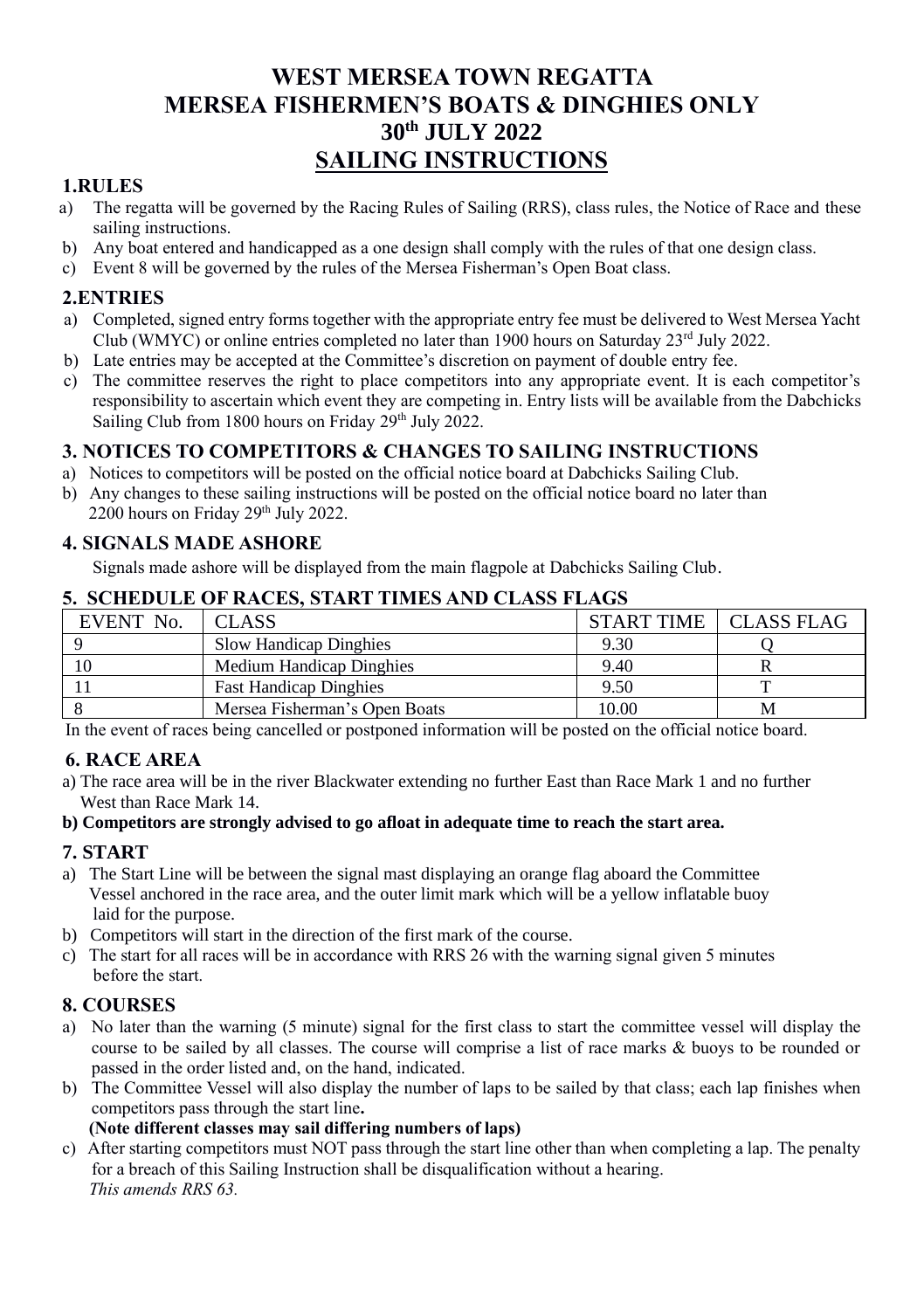# **9. FINISH**

- a) After completing the laps set for their class competitors will leave Quarters Spit buoy to starboard and proceed directly to the finish line at Dabchicks Sailing Club.
- b) The finish line is defined as a transit of the staff on the start box at DSC and the staff on the foreshore approximately 30m in front of the start box. The staff on the foreshore is the inner limit mark.

# **10. MARKS**

- a) The marks to be used may include an orange inflatable tetrahedron buoy laid on the day, it will be designated 'T'.
- b) The other marks to be used are as follows:

Orange Race Marks - Outer Limit East, 4, 8, 11 & 16 Yellow Race Marks – Outer Limit South, Outer Limit West, Middle Ground, 1, 14 & 17. Cardinal Mark – Quarters Spit The Nass Beacon.

# **11. TIME LIMITS**

a) The time limit for events 8 to 11 (MFOBs & Dinghies) shall be 120 minutes for the first boat to finish. Any boat finishing outside the time limit and more than 30 minutes after the first boat finishes shall be scored 'Did Not Finish' *This amends RRS 35 and A4.*

# **12. PRIZES**

a) The prizes to be awarded are listed on the event website.

# **13. SAFETY OF BOAT AND CREW**

- a) All crew in events 9 to11 shall wear adequate personal buoyancy at all times whilst afloat for the regatta races. Wet suits and Dry suits do not constitute adequate personal buoyancy. *This amends RRS 40.*
- b) MFOBs must comply with the safety requirements set out in the MFOB Sailing Instructions 2022.
- c) All skippers must sign on and off before and after the race by sending a text message to **07484312306.**

### **14. SUPPORT BOATS**

- a) i The Organising Committee will provide Support Boat services for Dinghy and MFOB classes. ii The provision of Support Boats does not relieve the boat of its responsibilities.
	- iii Support Boat Services may be withdrawn at any time without prior notice due to stress of weather, mechanical breakdown, shortage of crew, or other unforeseen contingency.

### **15. INSURANCE**

Each participating boat shall be insured with valid third party liability insurance with a minimum cover of £3,000,000 per event or the equivalent.

# **16. RISK STATEMENT**

RRS Fundamental Rule 4 applies. The following will also apply:-

 The safety of a boat and her entire management, including insurance, shall be the sole responsibility of the owner/competitor racing the boat.

These Sailing Instructions in no way limit or reduce this absolute responsibility.

By taking part in the event, each competitor agrees and acknowledges that:

- a) They are aware of the inherent element of risk involved in the sport and accept responsibility for the exposure of themselves, their crew and their boat to such inherent risk whilst taking part in the event;
- b) They are responsible for the safety of themselves, their crew, their boat and their other property whether afloat or ashore;
- c) They accept responsibility for any injury, damage or loss to the extent caused by their own actions or omissions;
- d) Their boat is in good order, equipped to sail in the event and they are fit to participate;
- e) The provision of a race management team, patrol boats and other officials and volunteers by the event organizer does not relieve them of their own responsibilities;
- f) The provision of patrol boat cover is limited to such assistance, particularly in extreme weather conditions, as can be practically provided in the circumstances; and

 The race organisers shall not be liable for any loss, damage, death or personal injury, howsoever caused to the owner/competitor, his skipper or crew, as a result of their taking part in the race.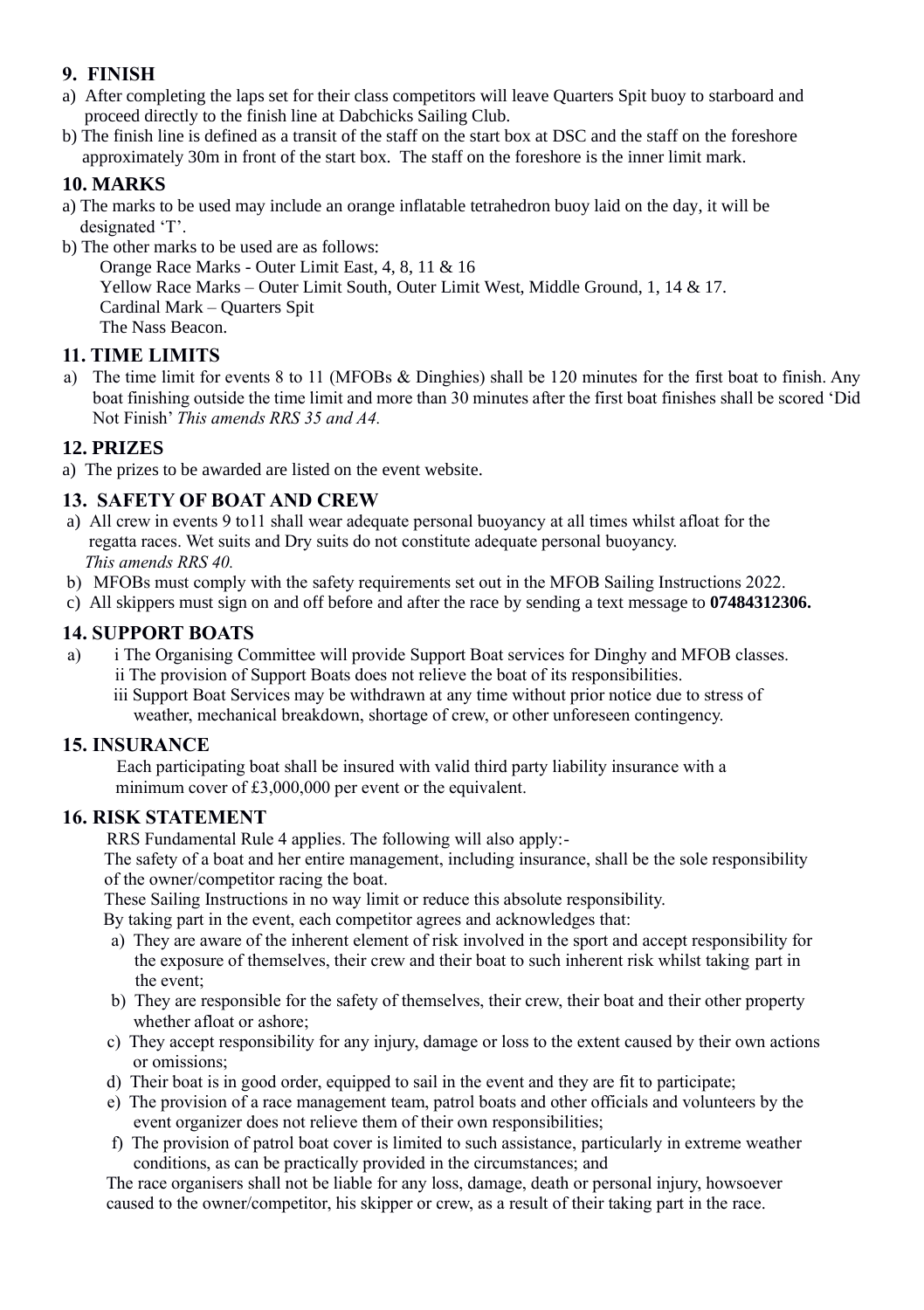# **WEST MERSEA TOWN REGATTA 2022 SMACK, IRC & CRUISER FLEETS Only SATURDAY 13thAUGUST 2022 SAILING INSTRUCTIONS**

# **1. RULES**

- a) The regatta will be governed by the Racing Rules of Sailing (RRS), class rules, the Notice of Race and these sailing instructions.
- b) Any boat entered and handicapped as a one design shall comply with the rules of that one design class.
- c) Competitors in event 2 Smacks shall comply with the sail rules set out elsewhere in this programme.
- e) Boats racing in event 1 IRC Sports Boats shall comply with the IRC rules 2022 parts A, B & C.

# **2. ENTRIES**

- a) Completed, signed entry forms together with the appropriate entry fee must be delivered to West Mersea Yacht Club (WMYC) no later than 1900 hours on Saturday 6<sup>th</sup> August 2022.
- b) Late entries may be accepted at the Committee's discretion on payment of double entry fee until midday on Thursday 11<sup>th</sup> August 2022. No entries will be accepted thereafter.
- c) The committee reserves the right to place competitors into any appropriate event. It is each competitor's responsibility to ascertain which event they are competing in. Entry lists will be available from the lobby on the south side of WMYC from 1800 hours on Friday 12<sup>th</sup> August.
- d) A 'Classic Yacht' for the purposes of this regatta is a monohull yacht of 'Classic Yacht' style and constructed of any material either (a) built before 1975 or (b) built after 1975 but which in the opinion of the Committee has the style and appearance of a 'Classic Yacht'. The committee reserves the right to refuse any entry for the 'Classic Yacht' event which in their opinion fails to comply with the spirit of a 'Classic Yacht'. Such entries will be placed in other appropriate events.

# **3. NOTICES TO COMPETITORS & CHANGES TO SAILING INSTRUCTIONS**

- a) Notices to competitors will be posted on the official notice board in the lobby on the south side of WMYC.
- b) Any changes to these sailing instructions will be posted on the official notice board no later than 2200 hours on Friday 12<sup>th</sup> August 2022.

# **4. SIGNALS MADE ASHORE**

Signals made ashore will be displayed from the main flagpole at WMYC

# **5. SCHEDULE OF RACES, START TIMES AND CLASS FLAGS**

- a) A schedule of races, start times and class flags is shown elsewhere in this programme.
- b) In the event of races being cancelled or postponed information will be posted on the official notice board.

# **6. COURSES**

- a) A list of courses and marks to be used is included elsewhere in this programme; further copies will be available in the south lobby of WMYC from 1800 hours on Friday 12<sup>th</sup> August 2022.
- b) The number of the course to be sailed for each event will be displayed from the committee vessel no later than the warning signal (5 minute) for that event.
- c) The course may be announced on VHF channel 77 prior to the start for that event.

# **7. EXCLUSION ZONE**

There is an exclusion zone at approximately  $51^{\circ}$  45.00N 000<sup>°</sup> 56.00E. The zone is clearly delineated by yellow marker buoys. No competitor may enter this zone at any time; any competitor identified in breach of this instruction will be disqualified without a hearing. *This amends RRS 63.*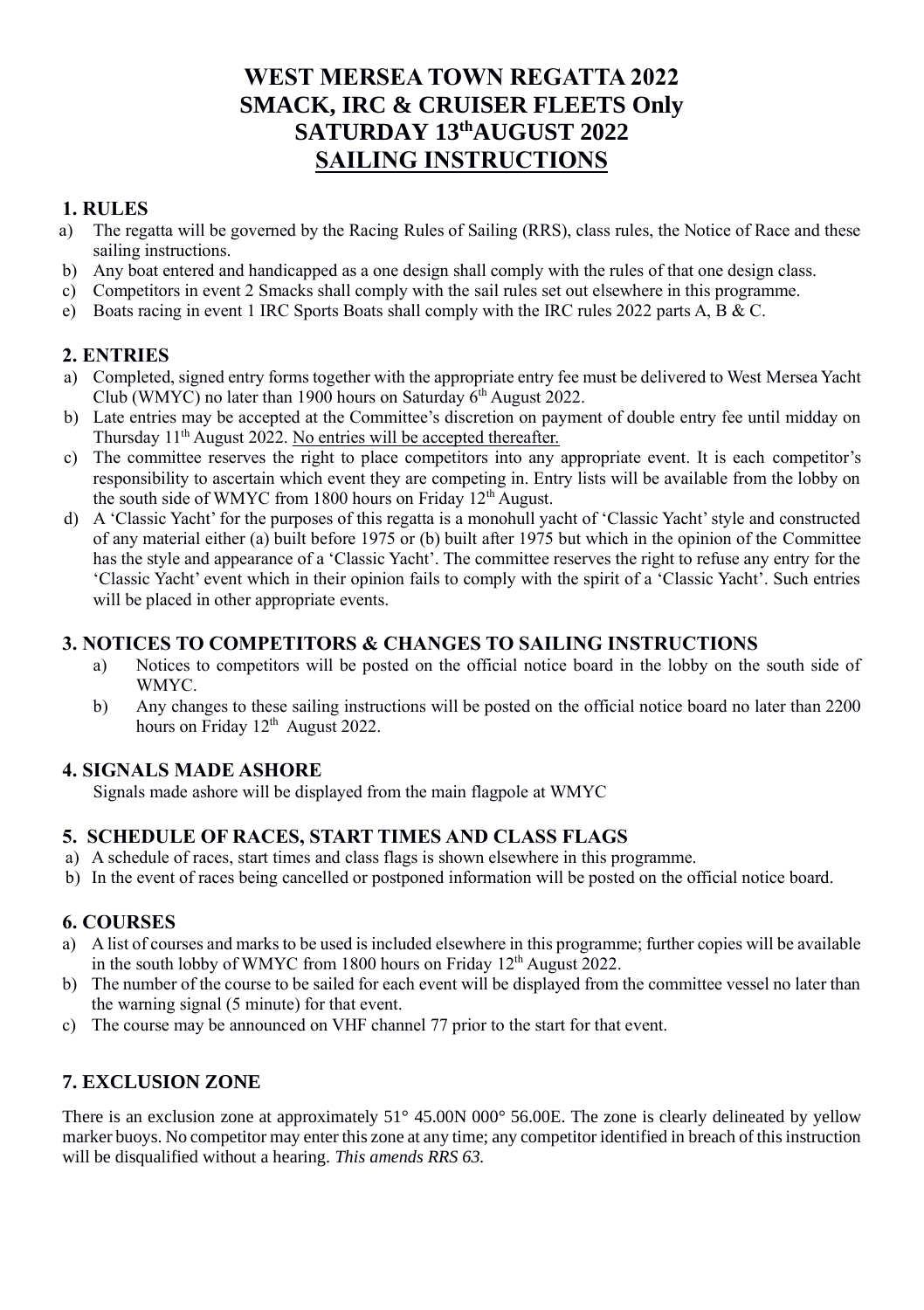# **8. START AND FINISH LINES**

i The start and finish line will be between the mainmast of the committee vessel moored on the committee boat mooring buoy approximately 200 metres west of the Nass Beacon and the Southern Outer Limit Mark, a yellow race mark with a black flag approximately 100 metres south of the committee vessel. There may be laid an inner limit mark (not necessarily on the line) and if laid no boat may pass between the inner limit mark and the committee boat at any time before, during or after a race.

ii Boats will start in the direction of the first mark of the course and finish from the direction of the last mark of the course.

# **9. THE START**

The start for all races will be in accordance with RRS 26 with the warning signal given 5 minutes before the start.

### **10. TIME LIMITS**

a) The time limit 2 hours 30 minutes for the first boat to finish. Any boat finishing outside the time limit and more than 30 minutes after the first boat finishes shall be scored 'Did Not Finish' *This amends RRS 35 and A4.*

# **11. SAFETY OF BOAT AND CREW**

a) All Cruisers shall carry the following safety equipment:

Lifejackets for all crew members; it is strongly recommended that all persons on board be required to wear a lifejacket in appropriate conditions. - Lifebuoy - Fog horn - Echo sounder - Fire extinguisher - Anchor, 2m of chain and a minimum of 30m cable. - First aid kit. - Marine compass. - Manual bilge pump, permanently fitted and operated from cockpit. - Stout bucket & lanyard. - VHF radio. - Bolt croppers or other effective means of cutting rigging. - Heaving line & towing line.

Smacks are not required to carry these items but it is recommended that they do so.

### **12. INSURANCE**

Each participating boat shall be insured with valid third-party liability insurance with a minimum cover of £3,000,000 per event or the equivalent.

# **13. RISK STATEMENT**

RRS Fundamental Rule 4 applies. The following will also apply: -

 The safety of a boat and her entire management, including insurance, shall be the sole responsibility 'of the owner/competitor racing the boat. These Sailing Instructions in no way limit or reduce this absolute responsibility.

By taking part in the event, each competitor agrees and acknowledges that:

a) They are aware of the inherent element of risk involved in the sport and accept responsibility for the exposure of themselves, their crew and their boat to such inherent risk whilst taking part in the event;

b) They are responsible for the safety of themselves, their crew, their boat and their other property whether afloat or ashore;

 c) They accept responsibility for any injury, damage or loss to the extent caused by their own actions or omissions;

d) Their boat is in good order, equipped to sail in the event and they are fit to participate;

e) The provision of a race management team, patrol boats and other officials and volunteers by the event organiser does not relieve them of their own responsibilities;

f) They are responsible for ensuring that their boat is equipped and seaworthy so as to be able to face extremes of weather; that there is a crew sufficient in number, experience and fitness to withstand such weather; and that the safety equipment is properly maintained, stowed and in date and is familiar to the crew.

The race organisers shall not be liable for any loss, damage, death or personal injury, howsoever caused to the owner/competitor, his skipper or crew, as a result of their taking part in the race or races.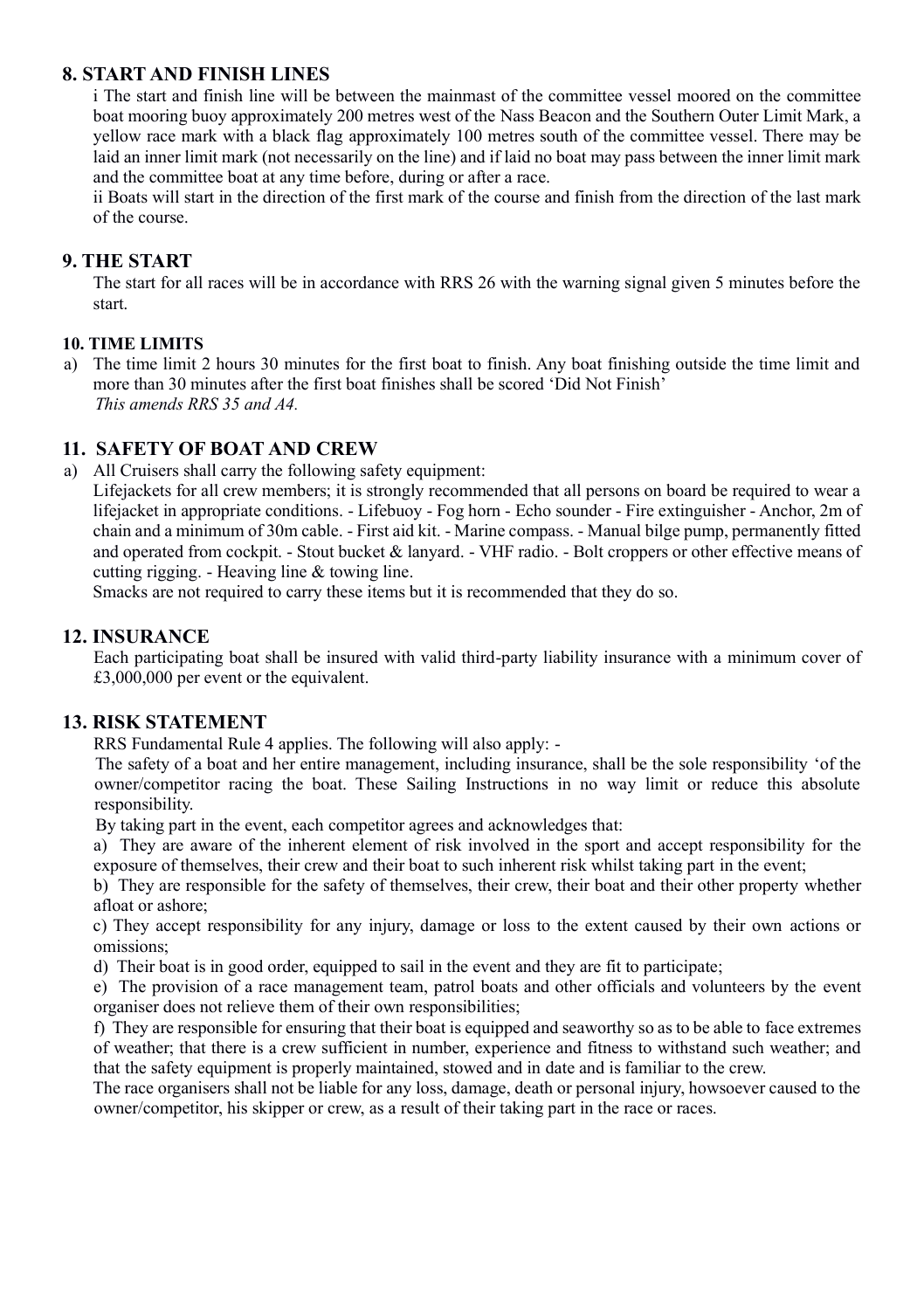# **WEST MERSEA TOWN REGATTA 2022 COURSES FOR SMACKS & CRUISERS EVENTS ALL MARKS TO BE ROUNDED OR PASSED ON THE HAND AND, IN THE SEQUENCE, INDICATED BELOW.**

| $5 - 7$ $5 - 1$ $5 - 1$ $5 - 1$ $5 - 1$ $5 - 1$ $5 - 1$ |                                                                               |                    |
|---------------------------------------------------------|-------------------------------------------------------------------------------|--------------------|
| No.                                                     | <b>WESTERLY START and FINISH</b>                                              | <b>Distance Nm</b> |
|                                                         | (crossing the finishing line in a Westerly direction)                         |                    |
| 1                                                       | 14 (P), 5 (P), 1 (S), 2 (P), 10 (P), 6 (P), MG (P), Finish                    | 9                  |
| $\mathbf{2}$                                            | 14 (P), 12 (P), 5 (P), 1 (S), 2 (P), 18 (P), MG (P), Finish                   | 8                  |
| 3                                                       | 14 (P), 5 (P), 1 (S), 2 (P), 18 (P), MG (S), Finish                           | 6.5                |
| $\overline{4}$                                          | 3 (P), 5 (P), 1 (S), 17 (P), 18 (P), 2 (S), MG (P), Finish                    | 8                  |
| 5                                                       | $(3 (P), 12 (P), 14 (S), 5 (P), 18 (S), 2 (S), 1 (P), 17 (S), MG (P), Finish$ | 9                  |
| 6                                                       | 3 (P), 12 (S), THT (S), 5 (P), 14 (S), 17 (P), MG (P), Finish                 | 9                  |
| 7                                                       | [12 (S), 3 (S), 5 (P), 18 (S), 2 (S), 1 (P), 17 (S), MG (P), Finish           | 9                  |
| 8                                                       | $12$ (S), 3 (S), 2(P), 1(P), 5 (S), MG (P), Finish                            | 8.5                |
| 9                                                       | 12 (S), 3 (S), 5 (P), 2 (P), MG (P), Finish                                   | 6                  |

| No. | <b>EASTERLY START and FINISH</b><br>(crossing the finishing line in an Easterly direction) | <b>Distance Nm</b> |
|-----|--------------------------------------------------------------------------------------------|--------------------|
| 10  | 1 (S), 2 (P), 6 (P), 17 (S), 18 (P), 5 (S), 14 (S), Finish                                 | 10.5               |
| 11  | 1 (S), 2 (P), 6 (S), 10 (S), 18 (P), MG (P), 5 (S), 14 (S), Finish                         | 9                  |
| 12  | 1 (S), 2 (P), 18 (P), MG (P), 5 (S), 14 (S), Finish                                        | 6                  |
| 13  | 18 (P), 6 (S), 2 (S), 6 (S), 10 (S), MG (P), 5 (S), 14 (S), Finish                         | 11                 |
| 14  | 18 (P), 6 (S), 10 (S), MG (P), 2 (S), 5 (S), 14 (S), Finish                                | 9.5                |
| 15  | 18 (P), 6 (S), 2 (S), 5 (S), 14 (S), Finish                                                | 7                  |
| 16  | 2 (P), MG (S), 10 (P), 6 (P), 1 (P), 17 (S), 5 (S), 14 (S), Finish                         | 10                 |
| 17  | 2 (P), 18 (S), 10 (P), 1 (P), 5 (S), 14 (S), Finish                                        | 8                  |
| 18  | 2 (P), 18 (P), 5 (S), 14 (S), Finish                                                       | 6                  |

# **Abbreviations Used**

| (P) | Round or Pass to Po |  |
|-----|---------------------|--|
|     |                     |  |

**(S)** Round or Pass to Starboard **MG** Middle Ground buoy **THT** Thirslet Spit buoy





Specialists in: Pensions | Investments | Later Life Planning

Telephone: 01206 321045

www.fiduciawealth.co.uk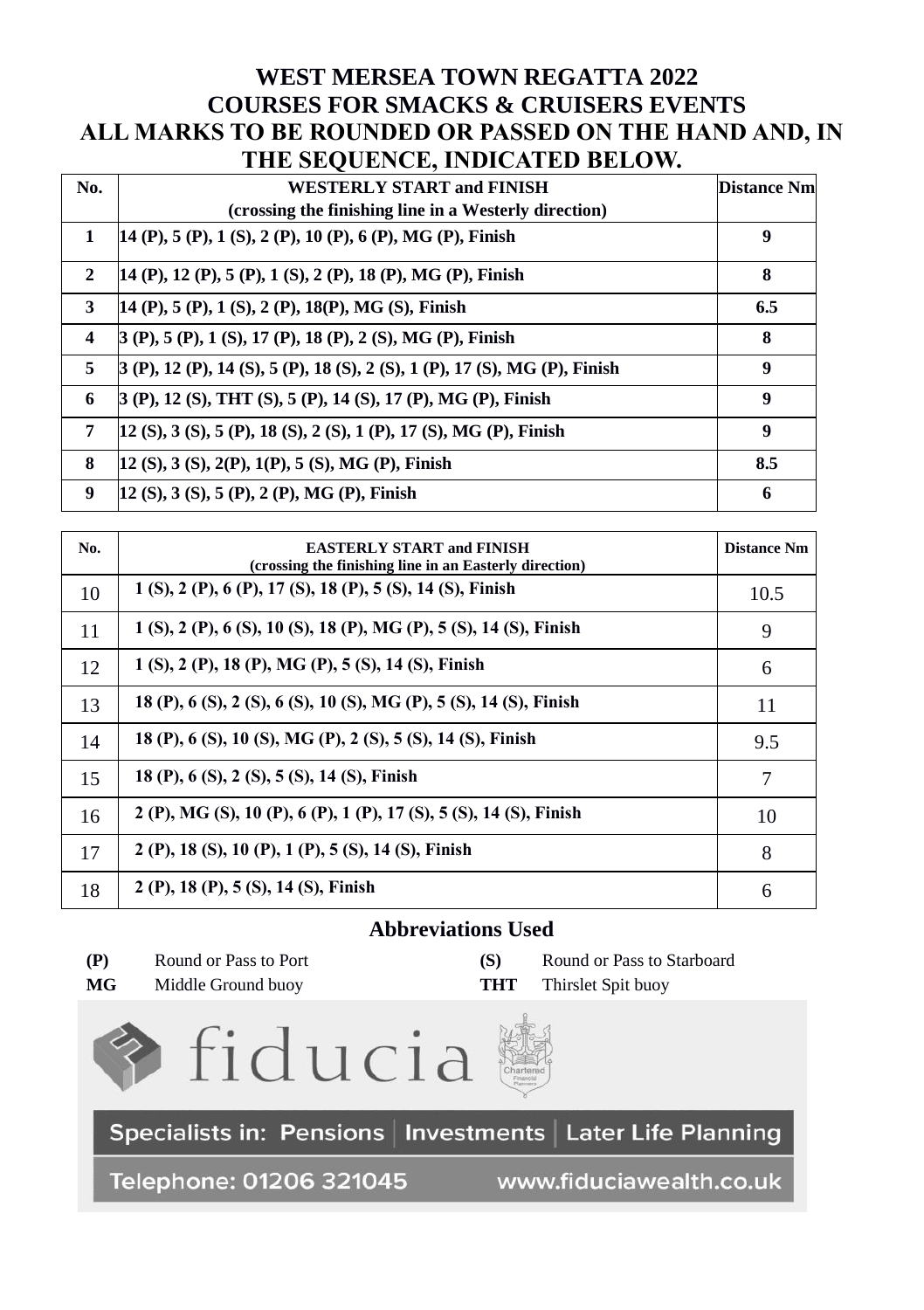| Race Marks 2022                                   |                              |                                       |                        |                             |
|---------------------------------------------------|------------------------------|---------------------------------------|------------------------|-----------------------------|
| <b>WMYC Mark</b><br><b>Number</b>                 | Mark Name                    | <b>Sponsor</b>                        | Flag<br>Colour         | <b>Approximate position</b> |
|                                                   | Davenport Kitchen &<br>Home  | <b>Richard Davenport</b>              | <b>Black</b>           | $00-56.24E$<br>51-45.83N    |
| $\overline{c}$                                    | <b>Micro Scooters</b>        | Micro Scooters Ltd                    | <b>Black</b>           | 51-45.21N<br>00-56.62E      |
| 3                                                 | <b>Tollesbury Saltings</b>   | <b>Tollesbury Saltings Ltd</b>        | <b>Black</b>           | 51-45.13N<br>00-52.90E      |
| 5                                                 | Paynes Turf                  | F E Payne & Son                       | <b>Black</b>           | 51-44.92N<br>00-53.93E      |
| 6                                                 | Fiducia Wealth               | Fiducia Wealth<br>Management          | <b>Black</b>           | 51-45.74N<br>00-58.96E      |
| 10                                                |                              |                                       | <b>Black</b>           | 51-44.82N<br>00-59.41E      |
| 12                                                | Rodney Hill                  | Jill Hill                             | <b>Black</b>           | 51-44.47N<br>00-53.00E      |
| 14                                                | Push Energy                  | Push Energy                           | <b>Black</b>           | 51-45.45N<br>00-53.91E      |
| 17                                                | millermotorgroup.com         | Miller Motor Group Ltd                | <b>Black</b>           | 51-45.21N<br>00-55.11E      |
| 18                                                | Waldegraves                  | Waldegraves Holiday Park              | <b>Black</b>           | 51-45.60N<br>00-57.62E      |
| MG                                                | John Munns Yacht<br>Surveyor | John Munns                            | <b>Black</b>           | 00-55.45E<br>51-45.61N      |
| OLM(S)                                            | <b>Dabchicks</b>             | Dabchicks Sailing Club                | <b>Black</b>           | 51-45.58N<br>00-54.75E      |
| OLM(E)                                            |                              |                                       | Red                    | 51-45.68N<br>00-55.02E      |
| OLM(W)                                            | Whittle & Co                 | Whittle & Co Chartered<br>Accountants | Green                  | 51-45.70N<br>00-54.43E      |
| <b>COMMITTEE</b><br><b>BOAT</b><br><b>MOORING</b> | <b>EYE</b> Marine            | Eye Marine Ltd                        | N <sub>0</sub><br>Flag | 51-45.78N<br>00-54.60E      |

# **SPONSORSHIP OF RACE MARKS 2022 SEASON**